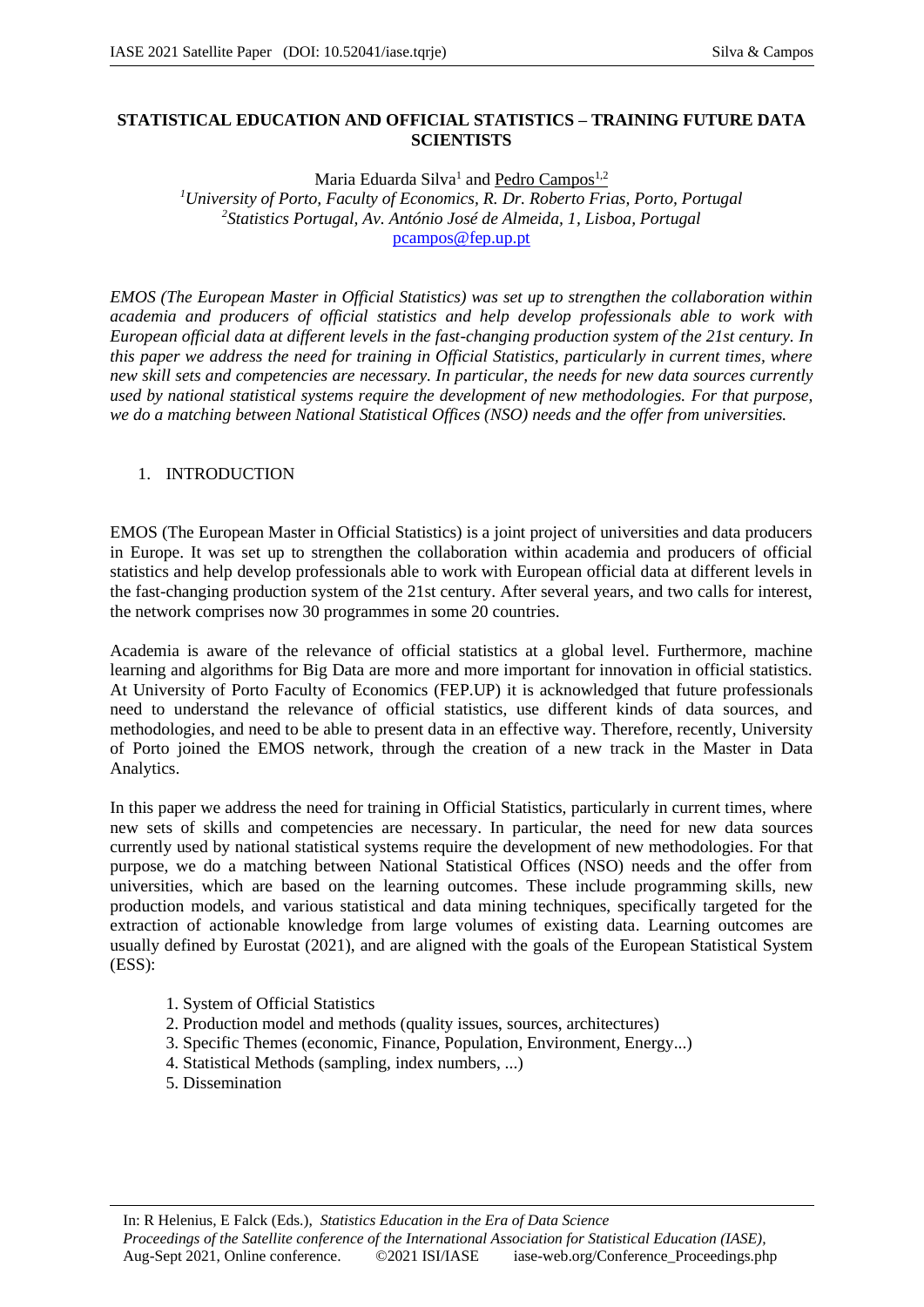#### 2. A MATCHING BETWEEN NATIONAL STATSTICAL OFFICES' DEMAND AND UNIVERSITIES' OFFER

It is important to establish a relationship between the needs of NSO and the offer of universities in terms of training future data scientists. We identified the most important areas in which training is needed: Administrative sources, Big Data and Statistical Confidentiality.

### 2.1.Administrative Data

Administrative data is data reported to administrative authorities by individual persons or legal entities for legal compliance or to access government services. It can be also data recording decisions made by administrative authorities and data generated by administrative authorities to support planning, implementation, monitoring and evaluation of administrative programmes (United Nations Statistical Division, 2021)

The use of administrative data has several advantages for the production of official statistics. Administrative sources are an alternative to primary data collection that allows for the reduction of costs, and decreases the response burden. In addition, administrative data improves data coverage and availability [14]. Often, the results of sample surveys pertaining to population sub-groups cannot be presented due to unacceptably large sampling error. So, we need to improve the quality and efficiency across the entire statistical production system, using administrative data sources. Data from administrative sources needs to be adapted and processed to make it suitable for statistical compilation: transform administrative entities into statistical units and transform administrative variables into statistical variables.

## 2.2.Big Data

Statistical organizations regard Big Data as Data that is difficult to collect, store or process within the conventional systems of statistical organizations. Either, their volume, velocity, structure or variety requires the adoption of new statistical software processing techniques and/or IT infrastructure to enable cost-effective insights to be made. According to the HLG project on Big Data in Official Statistics (2014), there is a 'data-oriented' approach nowadays, where statistical organizations ask how they can make use of new sources such as:

- Energy Consumption statistics and trends
- Credit card and Consumer Loyalty Information
- Web Search Information
- Satellite and ground sensor data
- Mobile device location data

The problem with Big Data in official statistics is that it is difficult to collect, store or process within the conventional systems of statistical organizations (Hackl, 2014). However, there are a number of scenarios in which Big Data could be used in statistical organizations (HLG project on Big Data in Official Statistics, 2014):

Scenario 1: use as auxiliary information to improve all or part of an existing survey

Scenario 2: supplementing/replacing all or part of an existing survey with Big Data

Scenario 3: producing a predefined statistical output either with or without supplementation of survey data

Scenario 4: producing a statistical output guided by findings from the data (HLG project on Big Data in Official Statistics, 2014).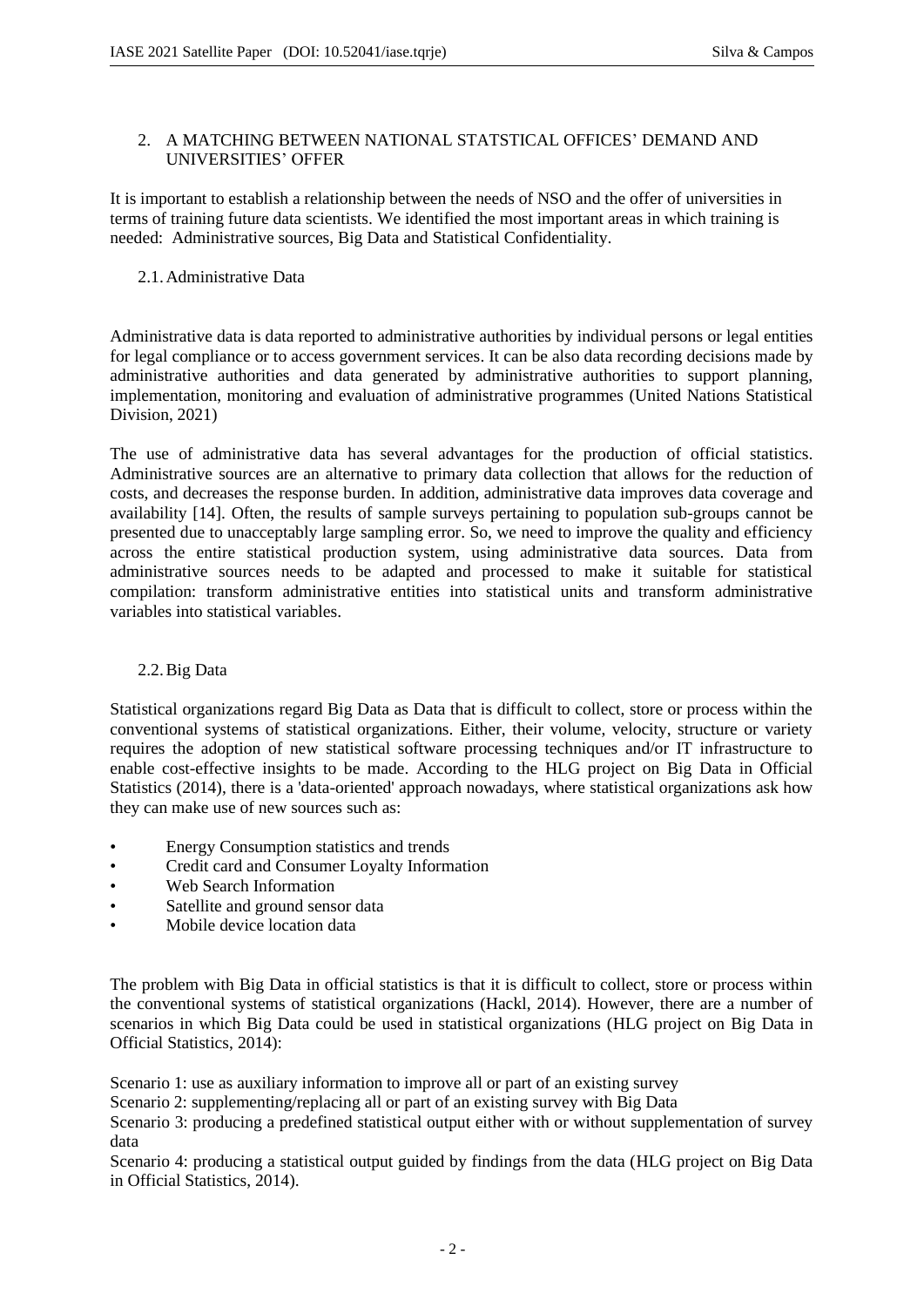In order to assess the main potential of Big Data, the Generic Statistical Business Process Model (GSBPM v5.0) may be used.

## 2.3.Statistical Confidentiality

Statistical confidentiality is a fundamental principle of official statistics enshrined in the Treaty and in the European statistics Code of Practice. With the use of new potential sources for the production of Official Statistics, people are ever more concerned about the protection of individual data under the GPDR (General Data Protection Regulation). Harmonisation of principles and guidelines as regards protection of confidential data is the obligation of Eurostat and national statistical authorities in the European Statistical System.

Table 1 shows a cross tabulation between the required EMOS learning outcomes, and the ones we have identified above as the currently most important official statistical needs (Pratesi and Campos, 2021).

| <b>EMOS learning outcomes</b>                                                    | Administrative<br>Data | <b>Big</b><br>data/Smart<br><b>Statistics</b> | <b>Privacy and</b><br>Confidentiality |
|----------------------------------------------------------------------------------|------------------------|-----------------------------------------------|---------------------------------------|
| 1. System of Official Statistics                                                 | V                      | V                                             |                                       |
| 2. Production model and<br>methods (quality issues,<br>sources, architectures)   | J                      | V                                             |                                       |
| 3. Specific Themes<br>(economic, Finance,<br>Population, Environment,<br>Energy) | V                      | V                                             |                                       |
| 4. Statistical Methods<br>(sampling, index numbers, )                            | V                      |                                               |                                       |
| 5. Dissemination                                                                 |                        |                                               |                                       |

Table 1 - Matching between the required EMOS learning outcomes, and the current important topics addressed in Official **Statistics** 

*Source: Pratesi and Campos (2021)*

3. Discussion and conclusions

The business informatisation, the internet popularisation and the emergence of the big data phenomenon lead to non-conventional data sources which may contribute to official statistics. However, to make this contribution effective the next generation of statisticians must be able to master methods to analyse data characterized by Volume, Velocity, Variety. Moreover, the new statisticians must be familiar with methods that allow to check for Veracity and to extract Value from the data. In addition, it is important to know how to deal with new sources of data, namely administrative data, and the corresponding issues of metadata and quality. In a world with more and more data sources, it is increasingly important to ensure the protection of